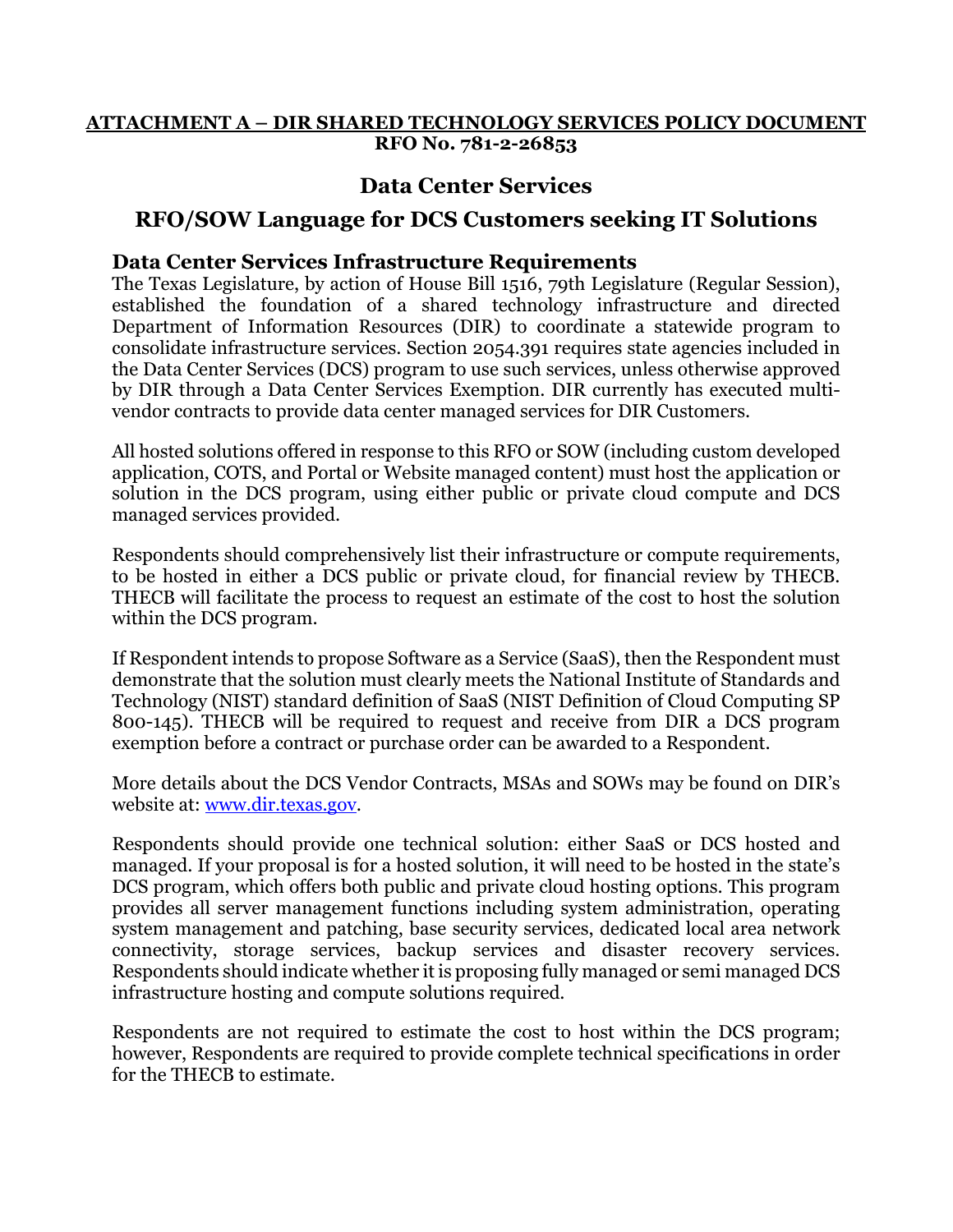Collectively, the DCS contracts provide participating Customers mainframe and server operations, both public and private cloud services, disaster recovery, and bulk print and mail services.

#### **DCS Public and Private Cloud Compute and Software Acquisition**

 As a participating entity in the DCS program, THECB is required to acquire all in-scope infrastructure compute, services, and software through the DCS program. Respondents must include complete compute and software infrastructure requirements in their response in order for THECB to estimate DCS costs.

The Successful Respondent is required to participate in the procurement process, including submitting the request for service into the DCS ServiceNow Tool, participating in the requirements gathering sessions, and validating the acquisition proposals received. Proper long-range planning is required in order to ensure compute is provisioned to meet project schedules.

#### **DCS Process Management**

The Successful Respondent will be required to participate in the defined DCS processes for incident management, problem management, change management, release management, configuration management, and request management. In the Minimum Eligibility Requirements described in Section 2., Respondent must describe its interactions with the DCS program.

## **DCS Public Cloud**

 hardened public cloud virtual data center solutions with a focus on aligning the DCS Industry leading public cloud services available from DIR Shared Technology Services are Operating Model with Industry Best Practices, technical and security assurances, and onboarding of public cloud services through AWS, Azure, and Google.

Leveraging Cloud Native tooling, the DCS Cloud Service model is poised to align to the value of Cloud Service Providers by evolving capabilities with investment in Service Evolution of the Public Cloud. Our expanded Public Cloud model delivers IaaS, PaaS, and SaaS services with products and tooling built for and within the Public Cloud to leverage the full benefits of Public Cloud services with the security assurances of DCS.

#### **Sandbox Public Cloud Support**

This operational model is intended for environments with use cases such as proof-ofconcepts, sandbox, and lower lifecycle development and testing activities which can operate with network restrictions preventing communication with the STS Consolidated Data Centers and unsolicited inbound internet communication. Network connectivity to this environment is thru a secure customer VPN connection provisioned by the DCS managed service provider.

Native public cloud console access to Public Cloud IaaS services (with minimal restrictions) is available enabling customer flexibility operating in the Public Cloud.

Customers are fully responsible for services provisioned within the Sandbox support environments, with minimal SCP support provided.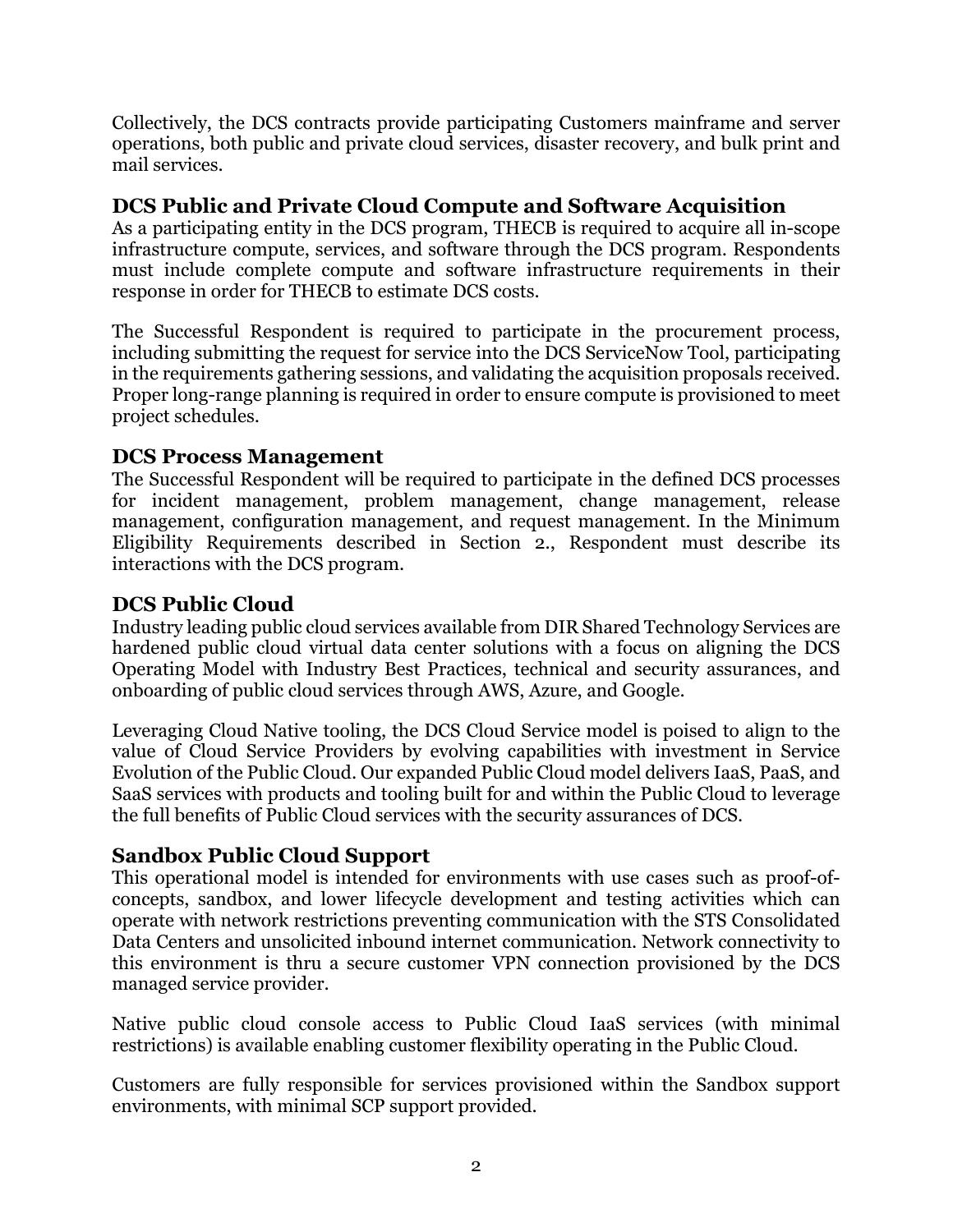## **Semi-Managed Public Cloud Support**

 requires connectivity through a DCS managed Direct Connect/Virtual Cross Connect The Semi-Managed Cloud operational model is intended for environments where the Customer is responsible for operating system management and monitoring, application level support and associated incident and change management. This environment (VXC) solution, delivering integration of private cloud resources with public cloud resources including STS assurances.

DCS solutions enabled for Customers include the following operational functions for the semi managed environments.

- Native Public Cloud console available with full read access to the cloud environment.
- Specific console roles can be discussed with PCM.
- SaaS based log aggregation services to capture, extract, transform and load pertinent security and event details from public cloud management environments.
- Advanced analytics and data correlation greatly extend the success of forensic research and investigation.
- Capture Azure events via OMS logs; AWS events via Cloud Trails and Cloud Watch; GCP events via Cloud Operations Suite.
- Cloud Access Security Broker solution spanning AWS, Azure and GCP providing sophisticated analytics to identify violation of policy and combat cyberthreats.
- SaaS based log aggregation services to capture, extract, transform and load pertinent security and event details from public cloud management environments.
- Utilizing the Security Instrumentation platform (SIP) to measure against cybersecurity KPI and targets. Tests effectiveness of network, endpoint, and cloud controls.
- Advanced, customizable reporting with comprehensive API access and integration across multiple platforms.
- Endpoint protection online or offline with integration into tools such as Windows System Center for compliance and regulatory requirements and mandates.

The DCS Service Component Provider (SCP) is responsible for:

- Provisioning and deprovisioning,
- Enabling Customer console and IaaS access,
- Acquiring, installing, and patching the operating system,
- Installing and maintaining antivirus,
- Performing SIEM logging, critical watch reporting and security incident response, and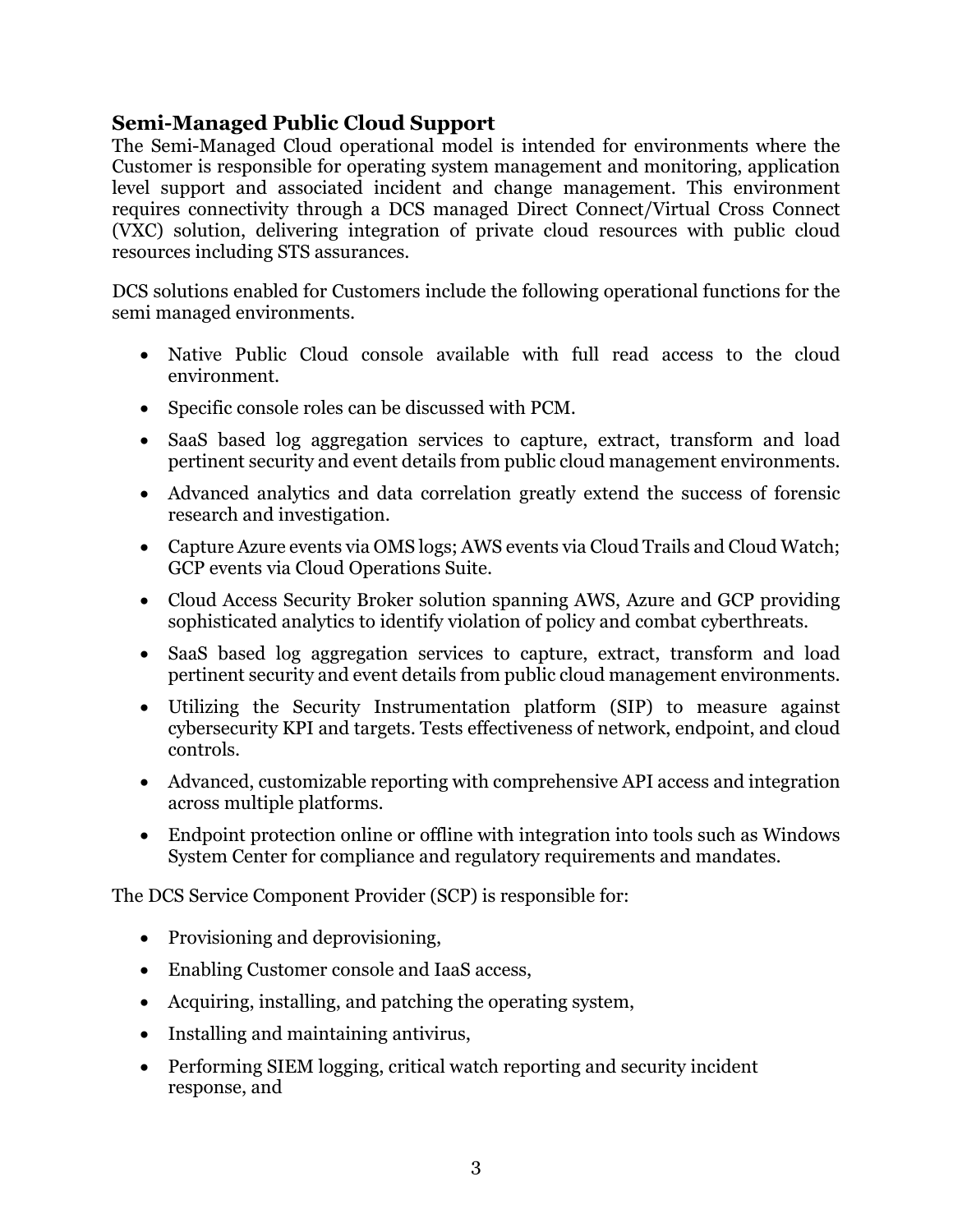• Asset discovery and Configuration Management Database (CMDB) integration.

# **Fully Managed Public Cloud Support**

   service requests. Connectivity over a new or previously existing Virtual Cross Connect     (VXC) between on-premises CDC resources and cloud resources enables the extension of The Fully managed Cloud operational model is intended for environments where the DCS Service Component Provider (SCP) is responsible for all aspects of the service lifecycle including provisioning, deprovisioning, ongoing operating system (OS) support, monitoring, environment maintenance, Customer incident request, change requests, and STS assurances to the hybrid environment.

DCS solutions enabled for Customers include the following operational functions for the fully managed environments.

- Native Public Cloud console available with full read access to the cloud environment.
- Read access to view inventory and state information of cloud resources.
- Usage and cost reporting and budget management.
- SaaS based log aggregation services to capture, extract, transform and load pertinent security and event details from public cloud management environments.
- Advanced analytics and data correlation greatly extend the success of forensic research and investigation.
- Capture Azure events via OMS logs; AWS events via Cloud Trails and Cloud Watch; GCP events via Cloud Operations Suite.
- Cloud Access Security Broker solution spanning AWS, Azure and GCP providing sophisticated analytics to identify violation of policy and combat cyberthreats.
- SaaS based log aggregation services to capture, extract, transform and load pertinent security and event details from public cloud management environments.
- Utilizing the Security Instrumentation platform (SIP) to measure against cybersecurity KPI and targets. Tests effectiveness of network, endpoint, and cloud controls.
- Advanced, customizable reporting with comprehensive API access and integration across multiple platforms.
- Endpoint protection online or offline with integration into tools such as Windows System Center for compliance and regulatory requirements and mandates.
- Real-time intervention, blocking, and prevention for any in-process runtime attacks, includes,
- Integration with 3rd party tools across the entire cloud native lifecycle.
- Web Application Firewall protecting applications in the cloud with consistent policies and management capabilities as on-premise solutions (optional).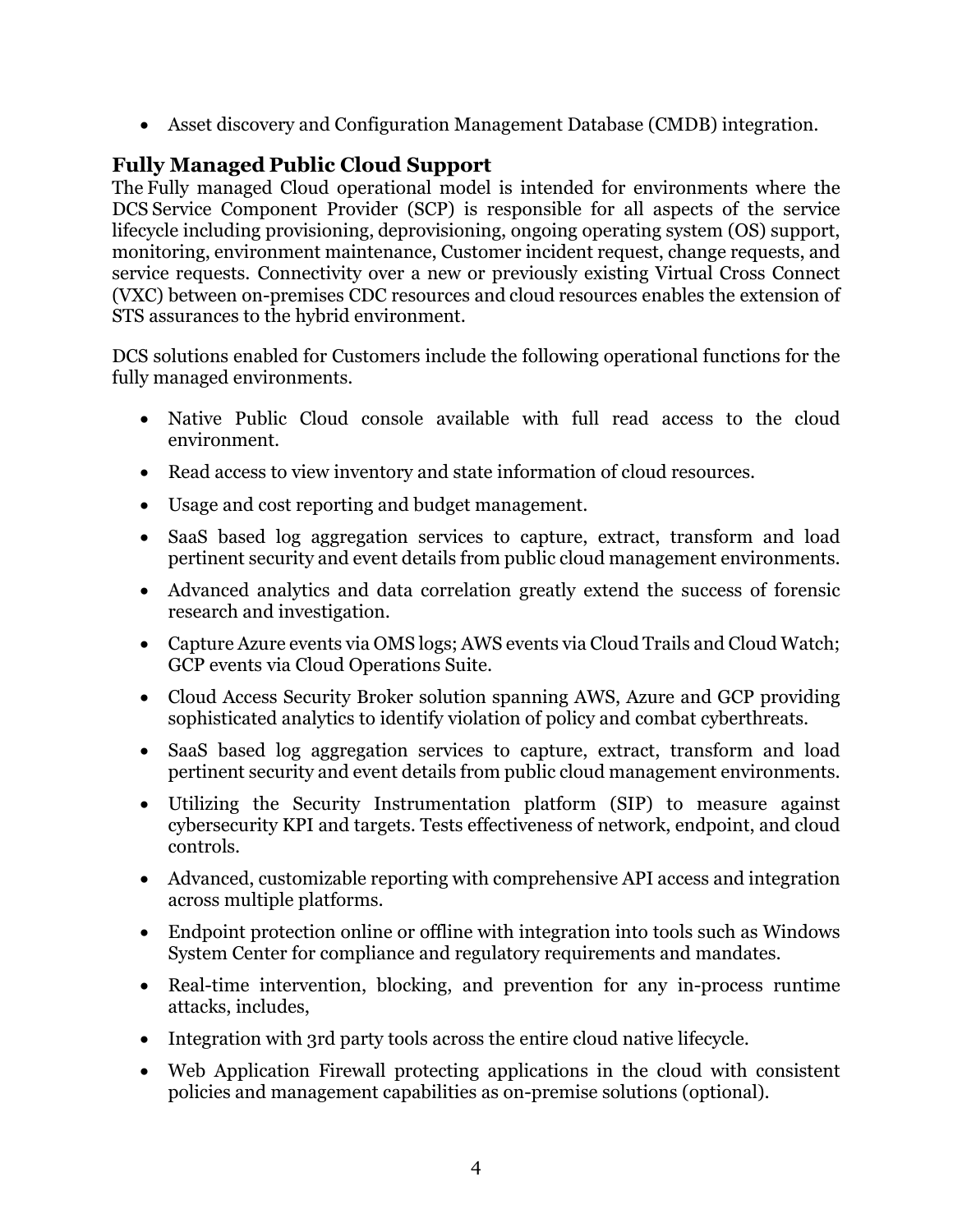The DCS SCP is responsible for:

- Provisioning and deprovisioning,
- Enabling Customer console and IaaS access,
- Acquiring, installing, and patching the operating system,
- Ongoing operating system (OS) support,
- Installing and maintaining antivirus,
- Monitoring and environment maintenance,
- Performing SIEM logging, critical watch reporting and security incident response,
- Customer incident request, change requests, and service requests, and
- Asset discovery and CMDB integration.

## **Platform as a Service (PaaS)**

DCS managed Direct Connect/Virtual Cross Connect (VXC) will be required for integration between the CDC and the Cloud Service Provider PaaS environments.

DCS solutions enabled for Customers include the following operational functions for PaaS environments.

- Native Public Cloud console available with full read access to the cloud environment.
- PaaS access management provisioned in alignment with DCS program service responsibility matrix distinguishing Customer and service provider responsibilities.
- Read access to view inventory and state information of cloud resources.
- Usage and cost reporting and budget management.
- SaaS based log aggregation services to capture, extract, transform and load pertinent security and event details from public cloud management environments.
- Advanced analytics and data correlation greatly extend the success of forensic research and investigation.
- Capture Azure events via OMS logs; AWS events via Cloud Trails and Cloud Watch; GCP events via Cloud Operations Suite.
- Cloud Access Security Broker solution spanning AWS, Azure and GCP providing sophisticated analytics to identify violation of policy and combat cyberthreats.
- SaaS based log aggregation services to capture, extract, transform and load pertinent security and event details from public cloud management environments.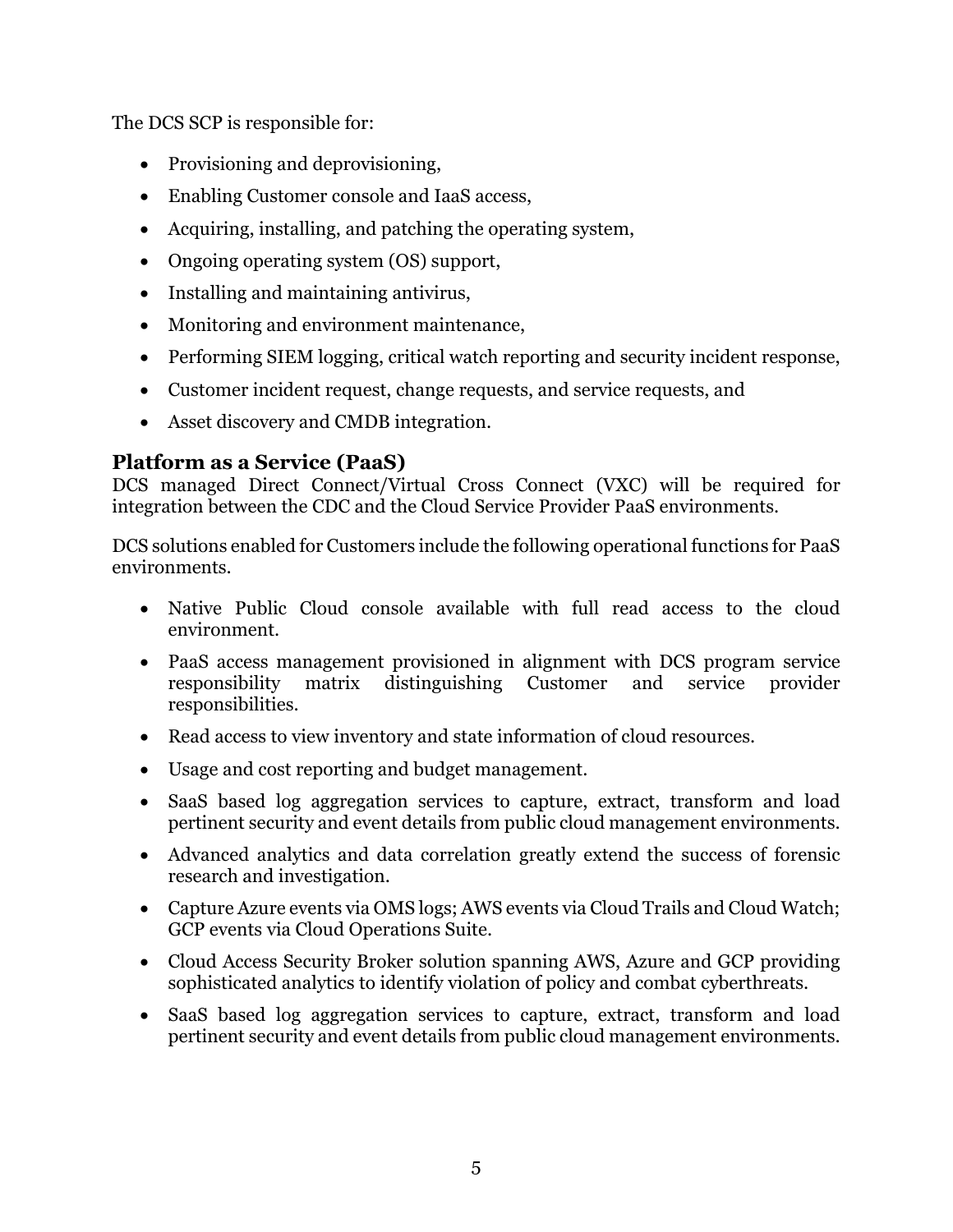- Utilizing the Security Instrumentation platform (SIP) to measure against cybersecurity KPI and targets. Tests effectiveness of network, endpoint, and cloud controls.
- Advanced, customizable reporting with comprehensive API access and integration across multiple platforms.
- Endpoint protection online or offline with integration into tools such as Windows System Center for compliance and regulatory requirements and mandates.
- Real-time intervention, blocking, and prevention for any in-process runtime attacks, includes.
- Integration with 3rd party tools across the entire cloud native lifecycle.
- Web Application Firewall protecting applications in the cloud with consistent policies and management capabilities as on-premise solutions (optional).

The DCS SCP is responsible for:

- Maintenance and enablement of VXC and VPC/VNET ,
- Integration between public cloud IaaS services and PaaS services as needed,
- All cloud deployments,
- Enabling Customer console and PaaS access, and
- Asset/Service discovery and CMDB integration.

# **Virtual Cross Connect (VXC)**

The DCS Service Component Provider (SCP) uses Megaport to provide a virtual networking solution that allows Customers to securely connect to multiple Cloud Providers without having to establish direct connections between the individual customer and Cloud Provider.

VXCs provide dedicated bandwidth for the Customer to a Cloud Provider location, including traffic segmentation. AWS and Google require one VXC per DIR Customer, whereas Azure requires two. Two VXCs are recommended for improved network resiliency.

The DCS Service Component Provider (SCP) is responsible for provisioning and management of VXCs.

## **Virtual Private Cloud (VPC)**

A VPC is a public cloud networking construct roughly analogous to a VLAN in current Consolidated Data Centers (CDCs). It is designed to enable network and security services to the workloads that run inside the public cloud.

VPCs go by different names based on the Public Cloud provider: Google and AWS calls them VPCs, while Azure calls them VNETs. DCS prefers to use VPCs to mean the network construct used by the Public Cloud Provider.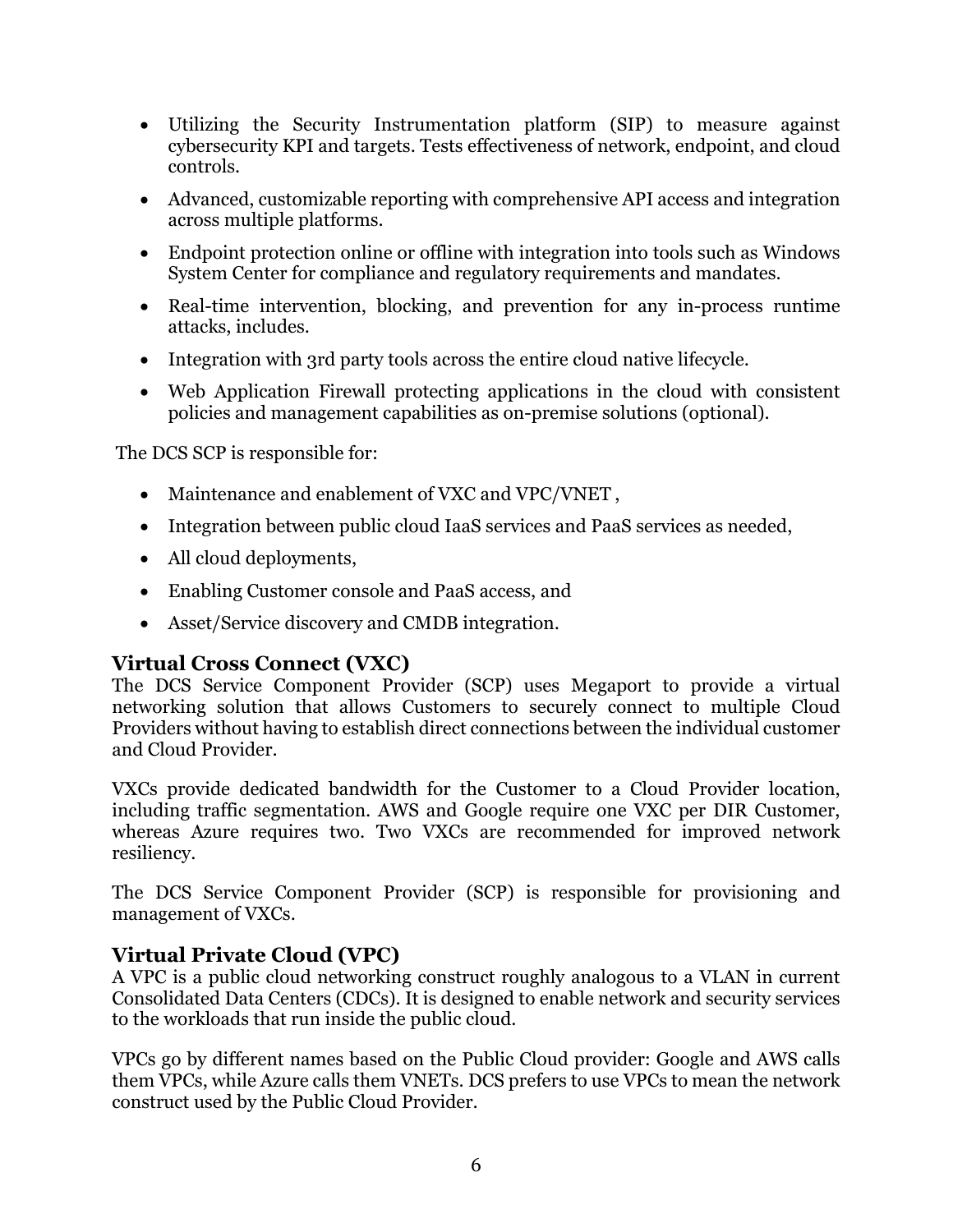The DCS Service Component Provider (SCP) is responsible for provisioning and management of VPCs.

## **DCS Private Cloud**

The Data Center Services program maintains two consolidated data centers geographically separated in order to provide disaster recovery. The Texas Private Cloud (TPC) provides technology infrastructure compute and storage based on standard reference models and managed services options.

 Fully-managed or Semi-managed support services are available for all compute platforms with multiple service levels.

- Consolidated Fully Managed Premier Plus
- Consolidated Fully Managed Premier Plus (UNIX)
- Consolidated Fully Managed Premier
- Consolidated Fully Managed Premier (UNIX)
- Consolidated Semi Managed Standard
- Consolidated Limited Managed Sandbox

The DCS program supports operating system standards that include:

- Microsoft Windows,
- Red Hat Linux,
- SUSE Linux,
- OES Linux,
- AIX (non-standard by advanced exception approval only), and
- Oracle Linux (Enterprise Exadata and Fractional Oracle only).

Data is protected by the Dell EMC Data Protection Suite, which writes to replicated tapeless systems in the alternate data center for Disaster Recovery purposes.

All DCS compute platforms use DCS enterprise SAN storage except for the Fractional Intel VxRail hyper-converged infrastructure (HCI) that uses an internal VSAN technology.

The DCS program offers CDC virtual compute solutions for Intel (Windows / Linux), and IBM Power System Platforms (by exception approval only) based on customer business needs. See below for more information.

## **Fractional Intel Virtualization (Consolidated Data Center)**

The Fractional Intel Virtualization solution is an Infrastructure as a Service (IaaS) providing an Intel virtualized environment based on VCE/VBlock converged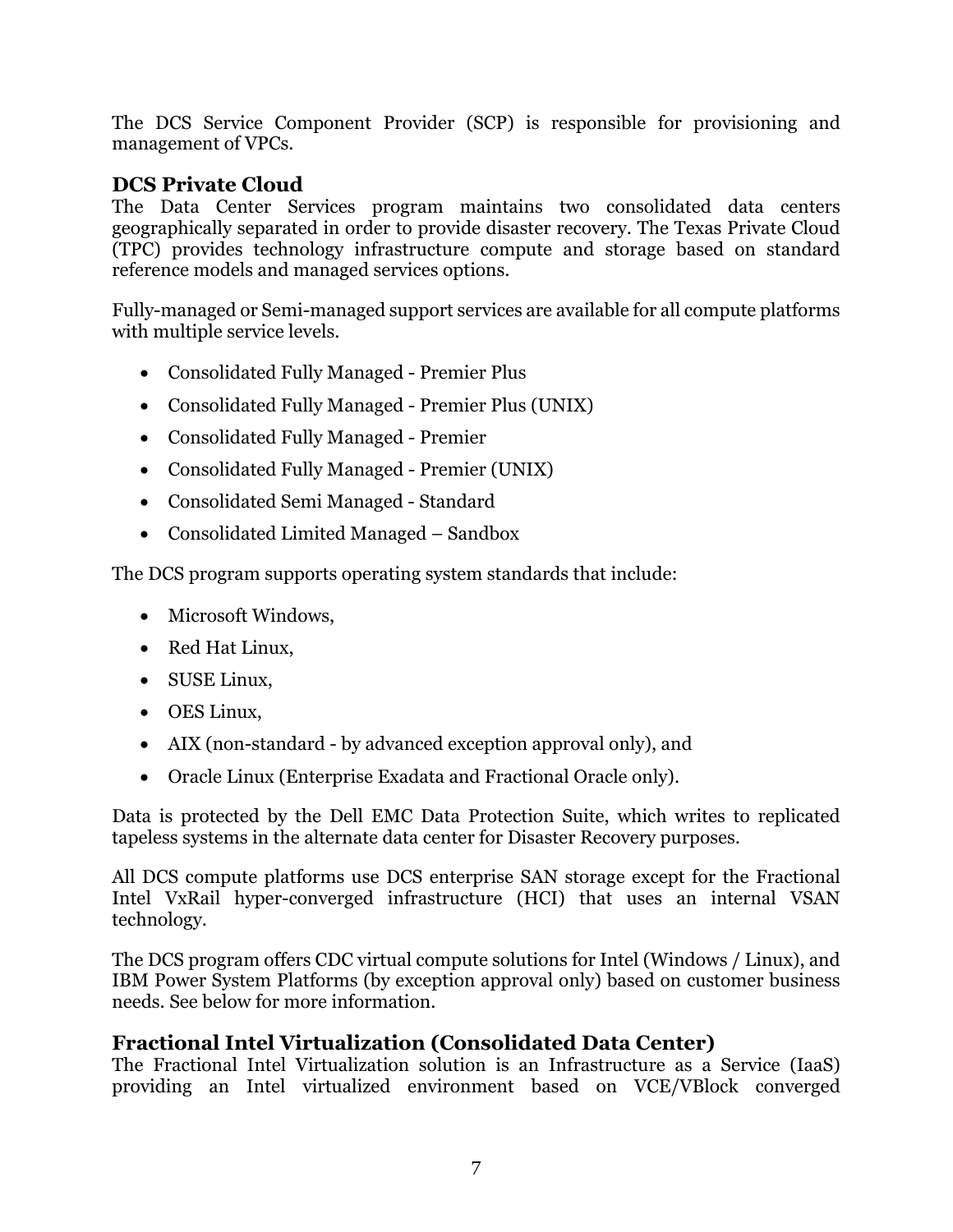infrastructure, Dell EMC VxRail hyperconverged infrastructure (HCI)or the Cisco UCS compute systems supporting Windows and Linux operating systems.

Reliability is supported with the use of VMware virtualization and high availability clustering.

Flexible configurations are available in 1vCPU and/or 2GB memory increments. Maximum limits are 500GB memory and 72vCPU for HCI or 64vCPU for VBlock.

Optionally, Customer-dedicated Cisco Intel UCS blades are supported with Customerspecified compute, memory, and hypervisor or bare metal configurations that leverage the shared VBlock or UCS infrastructure.

#### **Enterprise SAN Storage**

The DCS program provides enterprise SAN storage services using a four-tiered approach. The tiered storage methodology supports the use of various types of data storage architecture, pricing, and recovery. The solution is based on DellEMC Vmax Enterprise Storage, is protected by redundant architecture, and can be replicated to an alternate Consolidated Data Center (CDC).

## **Non-HCI Server SAN Storage Tiers**

- Tier o All SSD storage: Highest IOPS and fastest response times
- Tier 1 Ultra high-performance storage: Generally, for very high database transactions
- Tier 2 High performance storage: OS and production databases requiring high performance
- Tier 3 Medium performance storage: Standard storage requirements

## **HCI VMware vSAN Storage Tiers**

 (SDS) product developed by VMware that pools together direct-attached storage devices The VxRail HCI uses VMware vSAN which provides all flash storage to the hyperconverged environment. VMware vSAN is a hyper-converged, software-defined storage across a VMware vSphere cluster to create a distributed, shared data store.

## **HCI Server vSAN Storage Tiers**

- Tier 1 Ultra high-performance storage: Generally, for very high database transactions
- Tier 2 High performance storage: OS and production databases requiring high performance
- Tier 3 Medium performance storage: Standard storage requirements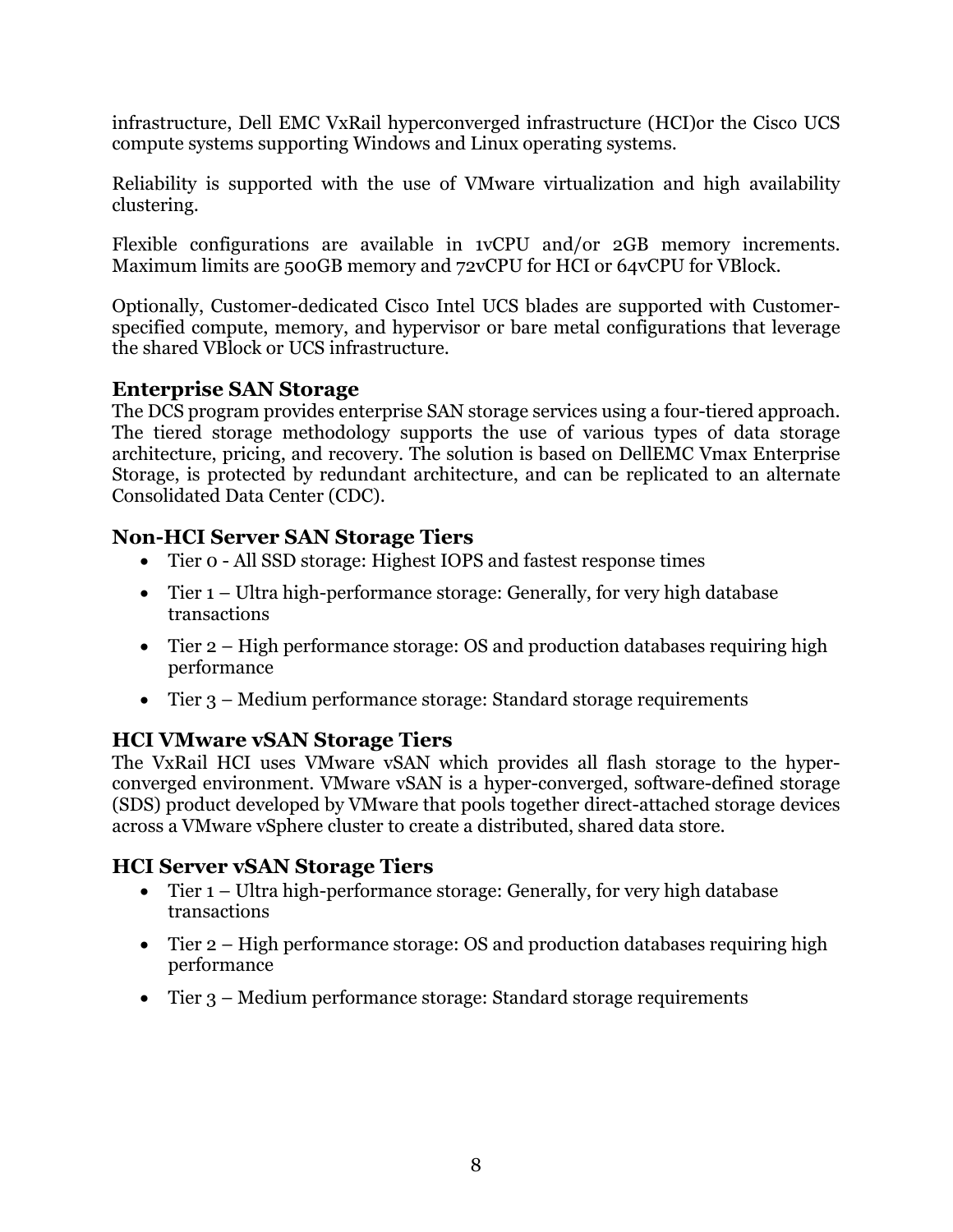# **Private Cloud Managed Support Services (available for all compute platforms)**

# **Fully Managed Private Cloud**

The Service Component Provider (SCP) is responsible for all aspects of the IaaS lifecycle, including provisioning the:

- Ongoing operating system (OS) support,
- Ongoing database and middleware support (where optional services are selected),
- Hardware maintenance,
- Incident, change and Customer service requests,
- Service Catalog Requests,
- Asset discovery and CMDB integration,
- All base security functions (e.g., antivirus, patching, SIEM), and
- Optional advanced security available.

# **Semi-Managed Private Cloud**

The Customer is responsible for OS support and all application-level support as summarized below.

SCP Responsibilities

- Provisioning
- Acquiring, installing, and patching the OS
- Installing and maintaining antivirus protection
- Performing SIEM logging, critical watch reporting and security incident response
- Performing hardware container maintenance and reboots
- Responding to incidents and Service Catalog requests related to hardware
- Asset discovery and CMDB integration

#### Customer Responsibilities

- OS management
- Monitoring
- Creating and managing incidents, change requests, and Service Catalog requests

## **Database Standards**

Database management support for multiple database platforms is classified as two groups. Each platform allows for support and management of a database environment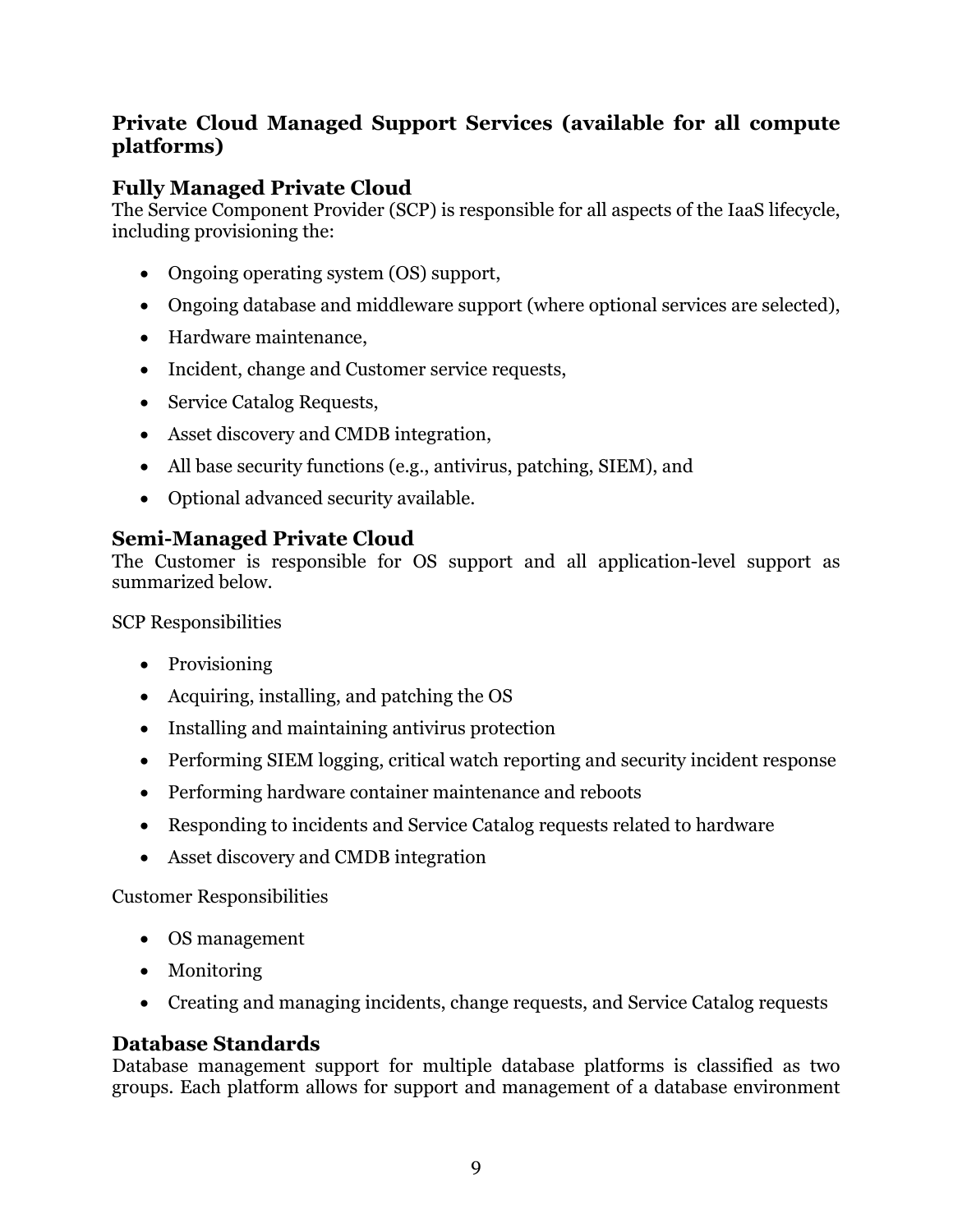with Customer privileged access and with varied availability requirements for each unique Customer.

## **Standard Databases**

- Oracle
- MS SQL
- MySQL
- $\bullet$  DB<sub>2</sub>

## **Non-Standard Databases**

- Sybase
- Informix
- Adabas

#### **Oracle Database Offerings Enterprise Exadata**

Enterprise Exadata is an option for Oracle Real Application Cluster (RAC) databases requiring high performance and high availability. Enterprise Exadata is a shared Oracle engineered system that provides an isolated multi-tenant environment. Enterprise Exadata provides virtual machine clusters consisting of two Oracle virtual machines with a minimum configuration of 4 cores and 64 GB RAM each and up to 9600 GB of storage and can be scaled up with additional cores, memory, and storage.

| <b>Exadata Configuration</b><br><b>Options</b>         | <b>Cores</b> | <b>RAM</b>  | <b>Storage (GB)</b> |
|--------------------------------------------------------|--------------|-------------|---------------------|
| Enterprise Exadata VM Cluster<br>Small                 | $4 + 4$      | $64 + 64$   | 9600                |
| Enterprise Exadata VM Cluster<br>Medium                | $6 + 6$      | $96 + 96$   | 14400               |
| Enterprise Exadata VM Cluster<br>Large                 | $8 + 8$      | $128 + 128$ | 19200               |
| Enterprise Exadata VM Additional<br>$cores(2+2)$       | $2 + 2$      | $32 + 32$   | 4800                |
| Enterprise Exadata VM Additional<br>$RAM (8 GB + 8GB)$ |              | $8 + 8$     |                     |
| Enterprise Exadata VM Additional<br>ASM Storage 512 GB |              |             | 512                 |

# **Enterprise Exadata Minimum Oracle Database Software and Option requirements:**

Oracle Enterprise Edition

Oracle Real Application Clusters (RAC)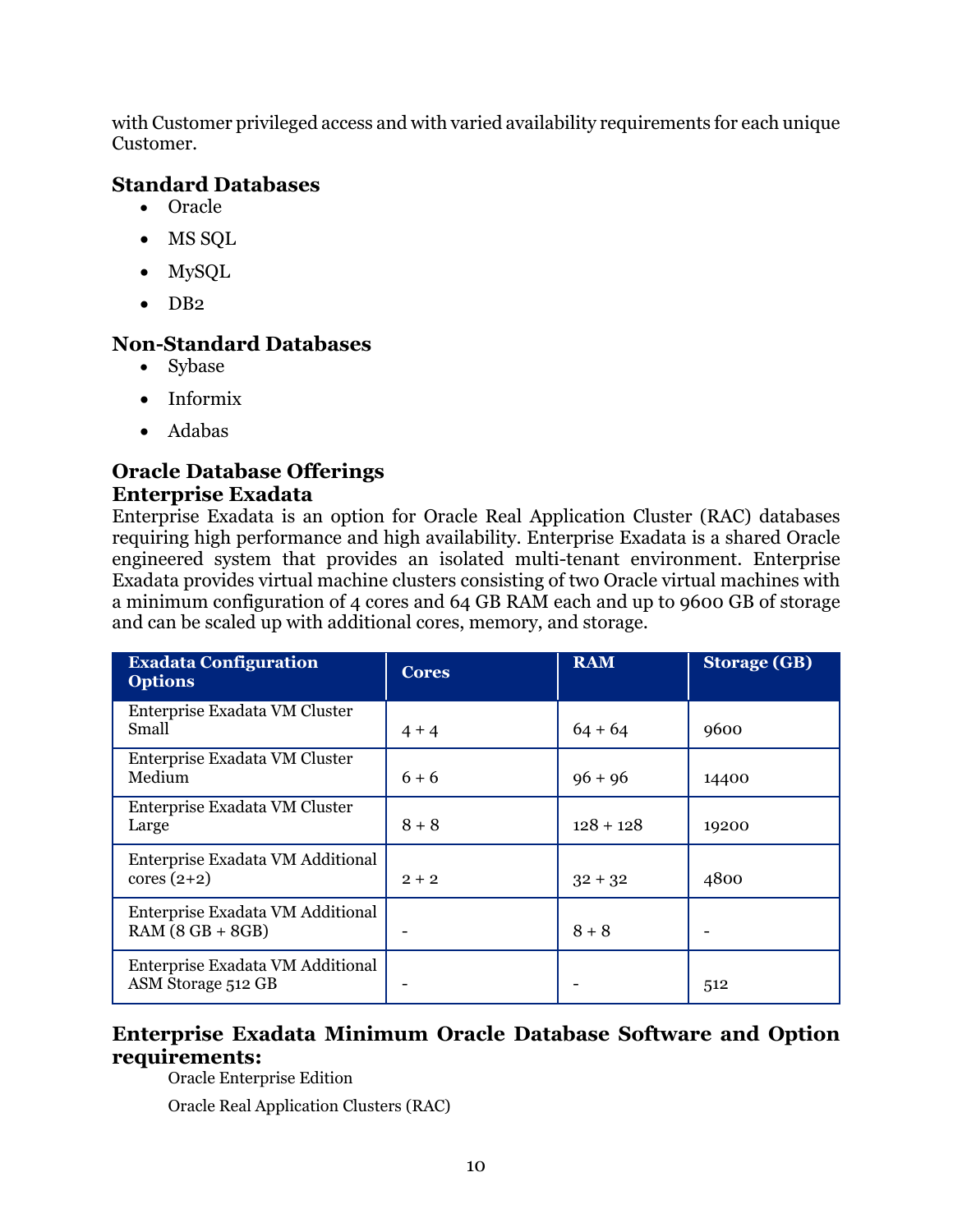Oracle Diagnostics Pack Oracle Tuning Pack Oracle Database Vault Oracle Advanced Security Database Lifecycle Management Pack Oracle Cloud Management Pack Oracle Partitioning

## **Fractional Oracle**

 better scalability and resiliency than bare metal servers. Fractional Oracle runs on the Fractional Oracle is a potential refresh target for small databases and Oracle applications. Fractional Oracle alleviates the software licensing issues with running Oracle Database software on VMware because it allows for sub-capacity licensing on Intel. It also provides same converged infrastructure hardware (VBlock Cisco blades) as Fractional Intel and takes advantage of existing support resource units. However, Oracle Linux KVM is used as the virtualization software instead of VMware. Fractional Oracle supports Oracle Linux, RHEL, and Windows virtual machine operating systems.

Minimum Fractional Oracle vCPUs is 2 and can be scaled in increments of 2 to a maximum of 60 vCPU. Virtual memory can be allocated in 2 GB increments up 500 GB.

Minimum Oracle Database software requirements for Fractional Oracle.

Oracle Standard or Enterprise Edition version 19c.

Oracle RAC is not required in the Fractional Oracle environment, but it is an available option for databases requiring high availability.

#### **Database Services Support Options**

The DCS Database support options provide DCS Customers with greater flexibility to support application development, release initiatives, and aggressive application business availability requirements. The DCS program uses a two-level approach to support.

Fully Managed: Maintains the level of support that has historically been provided for databases.

Semi-Managed: The Customer has the majority of privileges and responsibilities but retains service provider support for availability, monitoring, maintenance, backups, patching and upgrades.

#### **Private Cloud Hardware and Software Currency**

 required to ensure the application software developed for THECB will support the DCS The DCS hardware infrastructure is refreshed on a 60-month refresh cycle. Operating software, database software, and application utility tools are required to be within *n* or *n*-1 of the currently supported versions of the software manufacturer. The Respondent is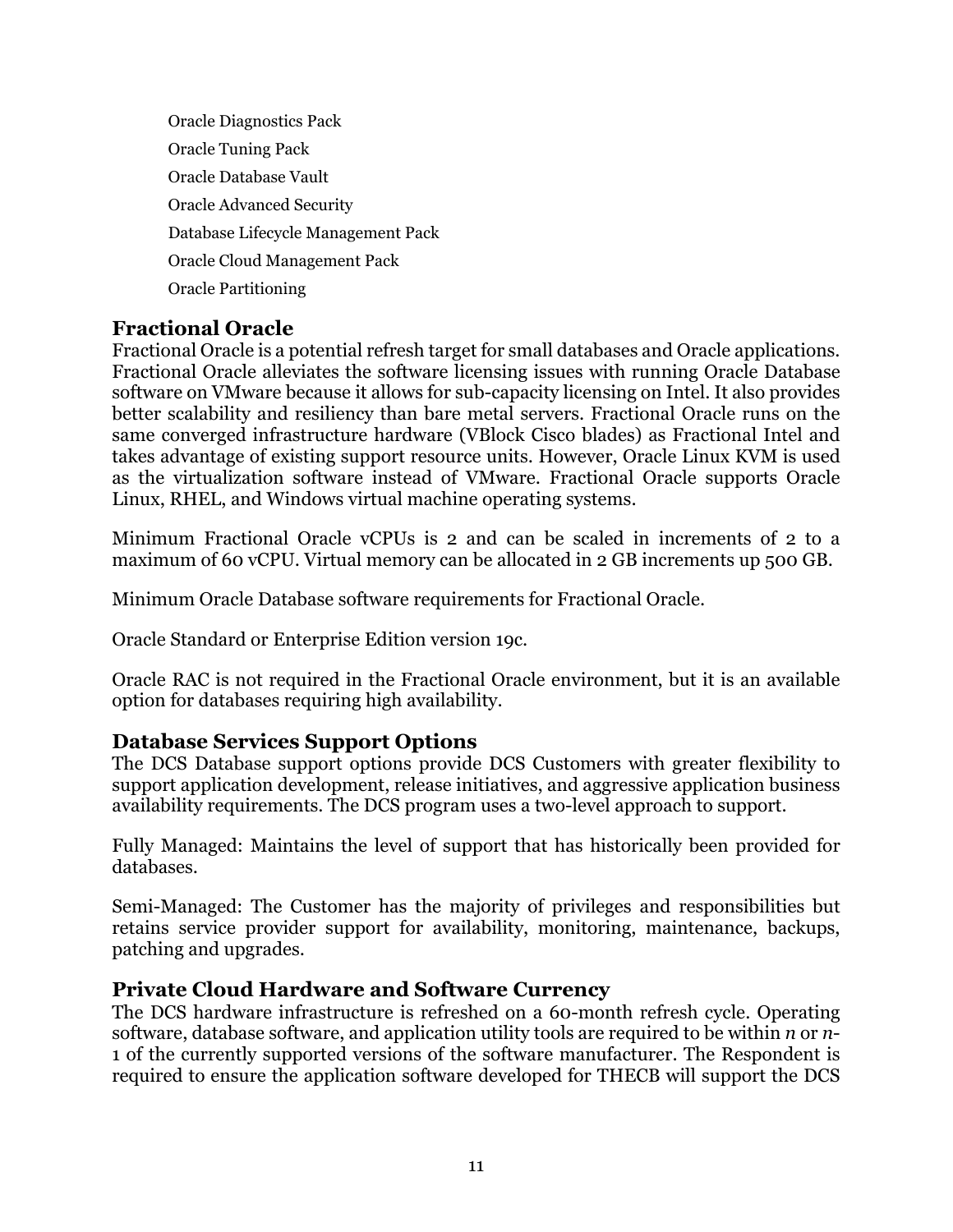standard hardware and software platforms as described in the DCS Standard Configurations.

# **Level I Help Desk**

 Once the Successful Respondent has determined or suspects the cause of an incident is If needed for the solution, the Successful Respondent is required to maintain a Level I help desk to triage all calls prior to submitting an incident to the DCS Support Center. related to a DCS infrastructure component, the Successful Respondent will log into the DCS Support Center's system to report the incident in accordance with the DCS Services Management Manual.

# **Functions Retained by THECB – Not Provided by Data Center Services**

For clarity, the following services are not provided by DCS Service Providers. In developing your response, the Respondent should clearly understand that THECB or Respondent will perform these functions as needed.

- End-user computing, including desktop, mobile, and LAN-attached multi-function devices.
- Network support, including WAN/LAN support outside of the State data centers, voice/phone support.
- Help desk (Level I all services).
- Expert troubleshooting and support for all non-DCS services.
- Technology planning, strategies, and visioning.
- Project management.
- Disaster recovery planning and testing for all retained services.
- Business continuity planning for agency processes.
- Packaged imaging systems (scanners, servers, optical disks, etc.).
- Coordination of data center print services, including coordinating form changes with business units, volume trending.
- Data security, security design and policy development, systems access requests (directory/file, ID creation and removal, determination of access rights).
- Logical database administration.
- Application development, support, maintenance, and monitoring.
- Electronic payment processing services.
- Data import and export to the environment (FTP services).
- Reporting services.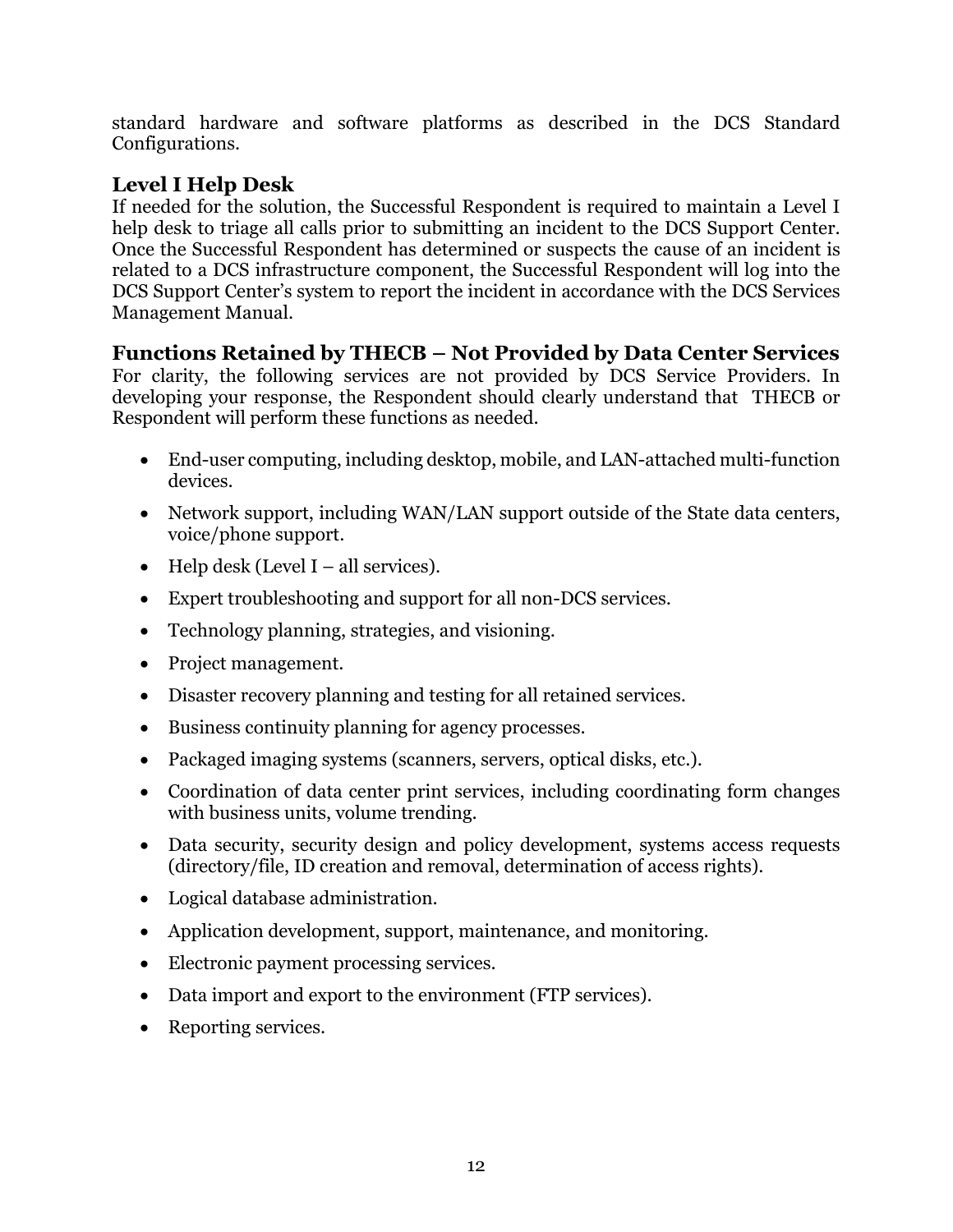# **Shared Technology Services/Customer Program Responsibilities Overview**

| <b>Services</b>                                                                                                                                                                                                                                                     | <b>STS</b>  | <b>Customer</b> |  |  |
|---------------------------------------------------------------------------------------------------------------------------------------------------------------------------------------------------------------------------------------------------------------------|-------------|-----------------|--|--|
| <b>Systems/Environment Monitoring</b>                                                                                                                                                                                                                               |             |                 |  |  |
| IaaS/PaaS (Network, Compute, Service, Storage and OS,<br>$\bullet$<br>Middleware, Database)                                                                                                                                                                         | $\mathbf R$ |                 |  |  |
| Application                                                                                                                                                                                                                                                         |             | $\mathbf R$     |  |  |
| <b>Security Monitoring and Management</b>                                                                                                                                                                                                                           |             |                 |  |  |
| IaaS/PaaS (Network, Compute, Service, Storage and OS,<br>$\bullet$<br>Solutions, Monitoring,<br>Middleware, Database) -<br>Management, Patching, SIEM, CSOC (ITD/ITP, Malware,<br>STS SIEM is for STS managed<br>DDOS, logging).<br>environments (IaaS/PaaS) events |             |                 |  |  |
| Application                                                                                                                                                                                                                                                         |             | $\mathbf R$     |  |  |
| <b>Network Provisioning and support -Direct Connect and</b><br>Public Cloud Virtual networking (e.g., VPC, VNET,<br>firewalls)                                                                                                                                      | R           |                 |  |  |
| IaaS/PaaS Compute, Storage and Services Provisioning                                                                                                                                                                                                                | $\mathbf R$ |                 |  |  |
| <b>Support Services</b>                                                                                                                                                                                                                                             |             |                 |  |  |
| Incident, Request, Change, Problem,<br>Availability,<br>Management                                                                                                                                                                                                  | $\mathbf R$ |                 |  |  |
| IaaS/PaaS (Network, Compute, Service, Storage and OS,<br>Middleware, DB)                                                                                                                                                                                            | $\mathbf R$ |                 |  |  |
| Application                                                                                                                                                                                                                                                         |             | $\mathbf R$     |  |  |
| Installation and Upgrade Support (Software Services)<br>$\bullet$                                                                                                                                                                                                   | R           |                 |  |  |
| Service Request Management (e.g., startup shutdown<br>services for IaaS, PaaS environment support)                                                                                                                                                                  |             |                 |  |  |
| <b>Event Management</b>                                                                                                                                                                                                                                             |             |                 |  |  |
| IaaS/PaaS (Network, Compute, Service, Storage and OS,<br>Middleware, DB)                                                                                                                                                                                            | R           |                 |  |  |
| Application<br>$\bullet$                                                                                                                                                                                                                                            |             | $\mathbf R$     |  |  |
| <b>Asset &amp; Configuration Management</b>                                                                                                                                                                                                                         |             |                 |  |  |
| IaaS/PaaS (Network, Compute, Service, Storage and OS,<br>Middleware, DB)                                                                                                                                                                                            | $\mathbf R$ |                 |  |  |
| Application - Software discovered is populated in STS<br>CMDB. Agency responsibility for Business and relationship<br>correlation of application data in MSI provided APM<br>(Application Portfolio Management System)                                              |             | $\mathbf R$     |  |  |
| <b>Backup and Recovery</b>                                                                                                                                                                                                                                          |             |                 |  |  |
| <b>Disaster Recovery</b>                                                                                                                                                                                                                                            |             |                 |  |  |